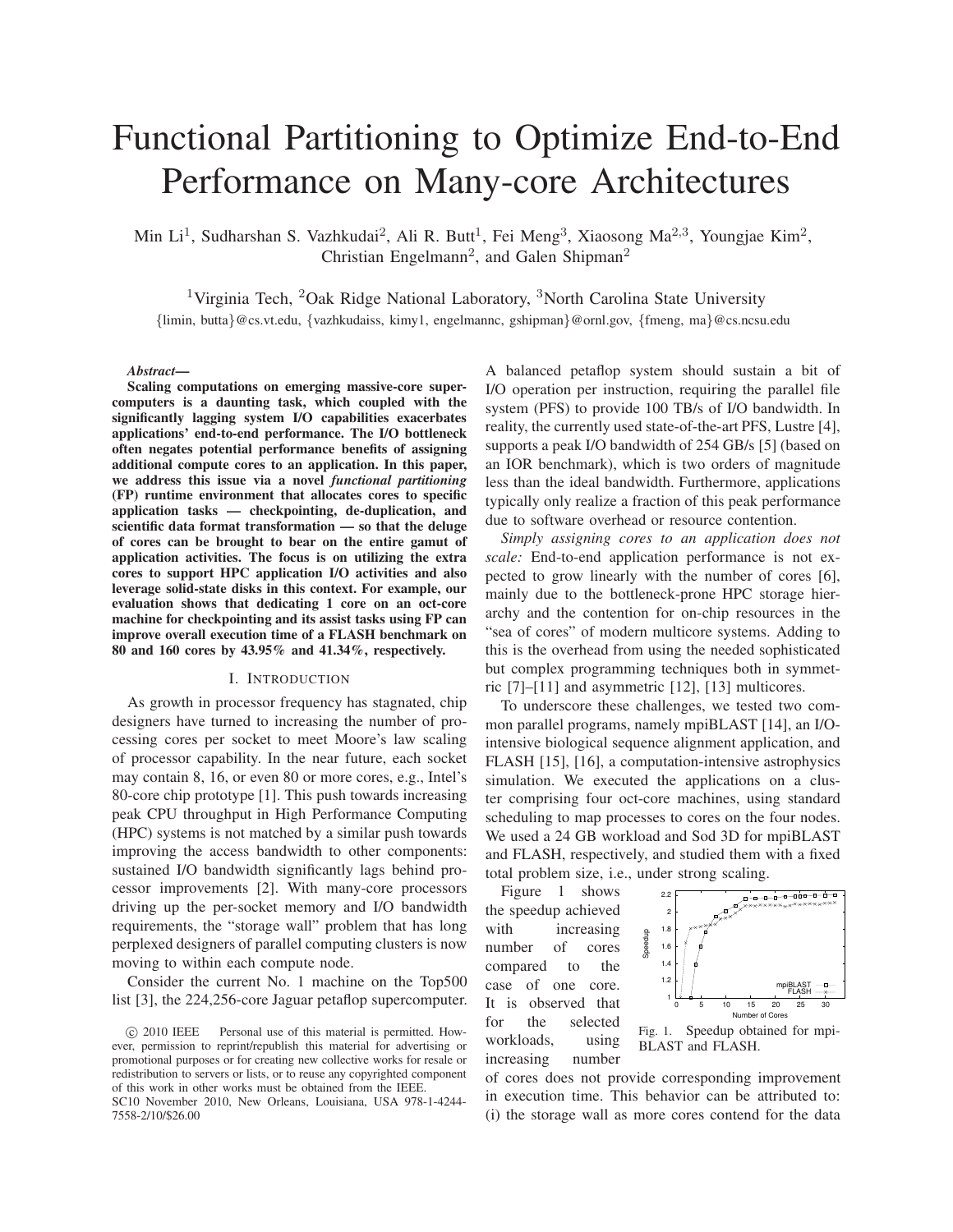from PFS, and (ii) the memory wall as more cores in a node compete for the shared memory.

*Functional partitioning of cores:* The solution to the compute-I/O imbalance problem must scale with core count. In the post-petascale environment, everything off socket is too far away in terms of "clocks." Many system resources and tools will need to be present on a compute node and integrated and composed into system-level services at scale. Rather than continuing to assign more of the available cores to computation and intensifying the pressure on the memory and secondary storage systems, some of the cores may serve applications' overall performance better if they can intercept and absorb part of its data-intensive tasks. Such asymmetric division of labor among cores is not new. There exists I/O libraries that dedicate processors [17], [18] or use separate threads [18], [19] for handling parallel I/O operations. Similarly, BlueGene/L [20] uses distinct cores for compute and networking tasks. However, we propose a *functional partitioning (FP) runtime environment* as a generalized way to dedicate a subset of cores within a compute node to data processing services to help alleviate the I/O bottleneck. This way, our approach can improve the overall system resource utilization and speed up eventual application turnaround. As a proofof-concept study, we explore several sample data services, such as peer checkpointing, data analytics, and file format conversion. The partitioning techniques we develop can also provide the basis for other activities, such as monitoring, result verification and validation, shadow computation, compression, and encryption.

A suitable platform for demonstrating the usefulness of FP is driven by the observation that future HPC systems are likely to be equipped with non-volatile devices such as solid-state disks (SSDs). SSDs offer excellent read/write throughput (e.g., up to GB/s with PCIe cards) when compared to secondary storage and larger capacity when compared to DRAM (hundreds of GBs). SSDs can be used either as slow memory or a faster cache and posses very desirable properties such as low power consumption and persistence. HPC systems are beginning to explore the use of SSDs in the storage hierarchy (e.g., SDSC's Gordon [21]) as a means to mitigate the pressure on storage systems. However, there is a lack of a coherent architecture in HPC to use SSDs in a unified fashion and in concert with secondary storage. Further, there is no clear set of guidelines as to where to place SSDs in the supercomputer (e.g., node-local or system nodes). Thus, in this paper, we also investigate the use of SSDs towards addressing the I/O bandwidth bottleneck and illustrate how FP can be used to dedicate cores that are geared towards performing different I/O services on the SSDs. However, the benefits of FP hold irrespective of whether a system employs SSDs or not.

#### *A. Contributions*

This paper makes the following contributions.

**Functional Partitioning (FP) Design Paradigm:**We propose a FP runtime environment as a novel generalized approach to partitioning many-core systems. Rather than focusing on raw performance scaling, FP enables the concerted use of the plethora of cores towards an application's own diverse set of activities. The runtime lays out an architecture that enables: (a) applications to specify the assist tasks in a job script, (b) an auxiliary application (aux-app) model for the assist tasks so they can coexecute with the applications, and (c) a foundation on which dynamic adaptation of the provisioning of cores to aux-apps can be performed in the future.

**Building-blocks for FP:** We show, via implementation and experimentation, that dedicating checkpoint and de-duplication cores is in fact a concrete first step towards functionally distinguishing cores.

**Aggregate, Intermediate SSD Device:** We built an architecture to harness SSD storage, in user space, from individual nodes to create a scalable, aggregate intermediate SSD device that can sustain high-speed writes. The device also facilitates diverse data operations potentially offered by our proposed service cores. Our approach is by far the first to propose a concerted use of distributed SSDs in a supercomputer environment.

**Evaluation:** We undertake a thorough evaluation of the FP approach using a large 160-core testbed, studying the resulting I/O throughput, impact of varying different parameters such as number of dedicated cores, and the overall impact on a real-world application's performance.

# II. RELATED WORK

Resource management in heterogeneous and specialized multi-processor systems has gained much research attention recently [22]–[26] with focus on scientific applications. There have also been studies on utilizing available cores for online execution monitoring or security checking [27], [28]. However, to the best of our knowledge, FP on general-purpose, homogeneous cores has not been studied for mainstream HPC applications. Although there exists I/O libraries that dedicate processors [17], [18] or use separate threads [18], [19] for handling parallel I/O operations, our FP approach for multicores directly targets the on-chip parallel computation efficiency problem, and presents a more general and versatile service model for balanced utilization of the increasing number of cores.

Several research efforts have also advocated a pipelined model — that assigns various computational tasks of an application to different cores — for homogeneous [29]–[32] and heterogeneous [33]–[36] systems for parallelizing applications. In contrast, FP is a novel runtime environment for core allocation and, in this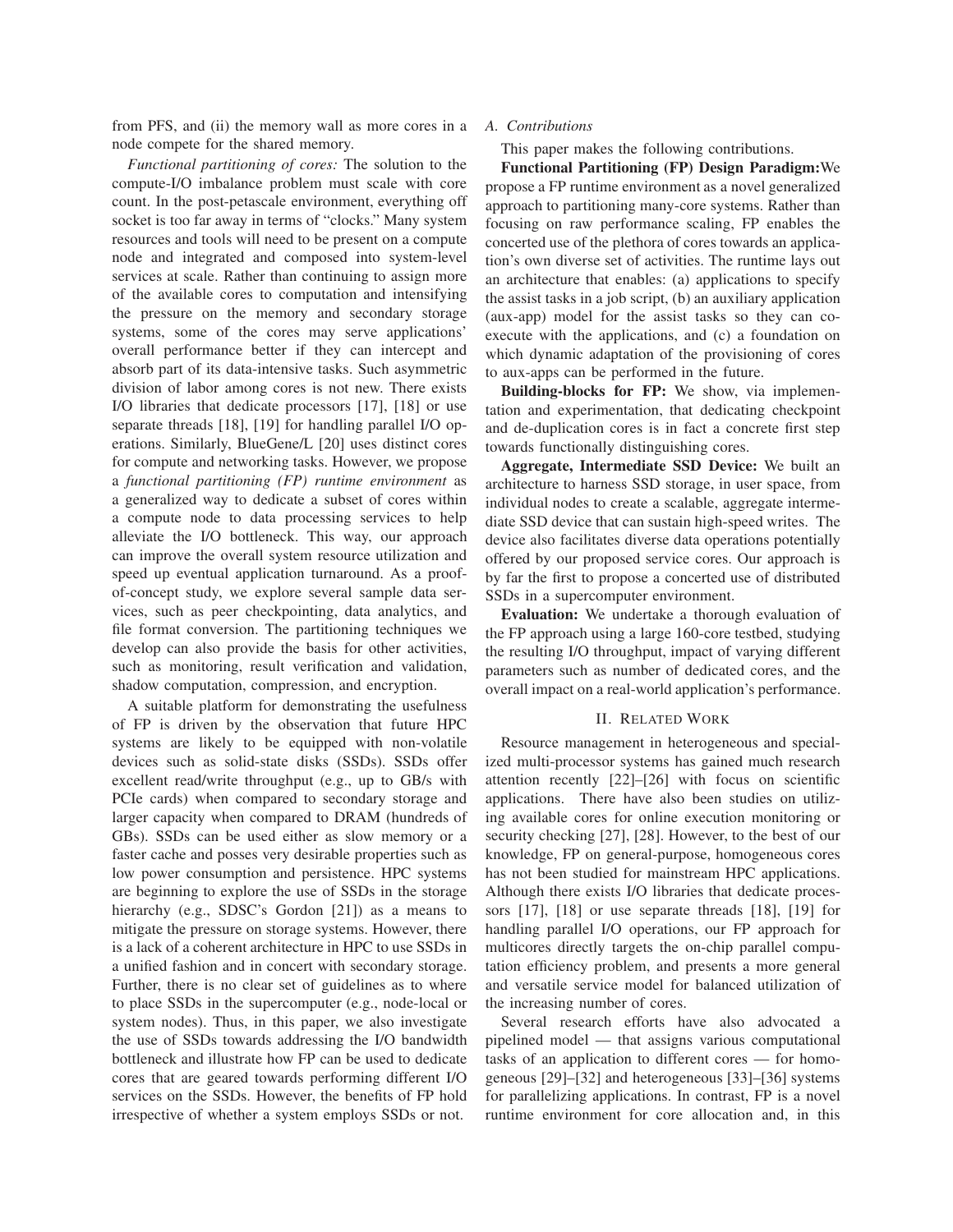paper, we highlight its use in servicing I/O and the compute-intensive tasks related to it in order to achieve high overall system throughput.

This paper develops checkpointing and the computeintensive operations surrounding it as sample services to be provided by dedicated core(s). Our implementation focuses on utilizing aggregated memory/SSD spaces, however, FP is general enough for incorporating other peer-checkpointing schemes, such as [37], [38].

Recently, supercomputers are being equipped with SSDs (e.g., Gordon [21]). Besides illustrating one potential mechanism of utilizing node attached SSDs, FP aggressively overlaps SSD accesses with computation, which may help in hiding from the user the SSD performance variance problem revealed by a recent study characterizing scientific I/O workloads on SSDs [39].

# III. FP: RATIONALE AND ENVIRONMENT

The advent of multicores implies that data production rates of computer systems are fast surpassing the consumption rates of the associated storage systems, thus creating a fundamental imbalance between the two. As applications try to scale to tens of cores within a single node, the storage-compute performance gap leads to I/O bottleneck. In essence, even though cores are available, they may not yield expected performance benefits.

There are numerous application activities, e.g., checkpointing, file reformatting, etc., in a typical application workflow that can benefit if just a few cores were exclusively allocated for the activities. Prior work in this area has often been relegated to application-specific solutions of running a few support threads on cores. Instead, we create a generic runtime environment for dedicating a portion of the cores allotted to an application towards application activities besides computation.

*Partitioning Cores:* To handle the aforementioned application activities, we specialize cores by assigning to them specific sets of functionality. The analogy being: just as a large supercomputer has compute, I/O and service nodes for different functions, we enable a "system on chip"-like design by partitioning the cores (within a node) based on their functionality, e.g., compute cores, checkpoint cores, shadow-computation cores, verification cores, etc. To achieve such a holistic solution, however, we need a sophisticated runtime environment for many-core systems. We argue that such an outlook brings a novel perspective to current multicore research, the vast majority of which is focused only on raw computational scaling of applications. Instead, we aim to *achieve a concerted use of the thousands of cores available to an application on a whole gamut of application activities.*

Functionally partitioning cores to conduct assist tasks in-situ, with the application, can be compared against *partitioning in time* approaches that schedule operations in a performance-optimal manner. FP offers several advantages in terms of programmability, transparency and simplicity. In contrast, partitioning in time does reduce resource contention, which might be an issue with functionally partitioned cores (e.g., contention for memory resources). However, the storage wall is still a looming issue with the time-partitioning model, which is a critical problem that we strive to alleviate with FP.

# *A. Runtime Environment for FP*

FP is supported through a dynamic runtime component comprising a suite of application support services. We adopt a bottom-up approach and construct several sample data-oriented services, which illustrate the concrete steps in building and enabling application support services. They also serve as proof-of-concept case studies to evaluate the effectiveness of FP.

*Realizing the Runtime:* The support services are run as "auxiliary applications" (aux-apps) on the dedicated cores (co-located with the main applications). An auxapp monitors its associated main application and transparently performs the support tasks, e.g., an aux-app can be used to create an aggregate distributed storage device (using SSDs) for checkpointing. Moreover, the aux-apps do not have to run on each node; multiple aux-apps can be aggregated on specialized nodes from where they can monitor applications on other nodes.

The first step towards realizing the FP runtime is to provide an interface to the application writers for specifying what aux-apps should run along with the main application. The job submission script is the logical place where such information can be specified. Note that the scripts are used to specify the location of aux-apps as well as to invoke implemented aux-apps, and are not means for implementing the aux-apps.

The runtime utilizes a FUSE [40] enabled *driver component* that exports a mountpoint to allow interactions between the main application and the aux-apps. The driver supports an interface, the *aux-app API*, through which the aux-apps can be invoked on the data accessed by the application through the mountpoint. The auxapps are thus implemented as pluggable modules behind the FUSE-based driver component. A number of standard aux-apps, e.g., checkpoint management, etc., are provided by the runtime, and customized aux-apps can be developed by the application programmer using the aux-app API. Consequently, the aux-app operation is transparent to the main application during execution, as it simply accesses data through the mountpoint. This ensures that the design and development of aux-apps is decoupled from that of the main application.

For each aux-app the driver creates a separate thread (or a set of threads), which is then scheduled on the dedicated core(s). The aux-app approach also supports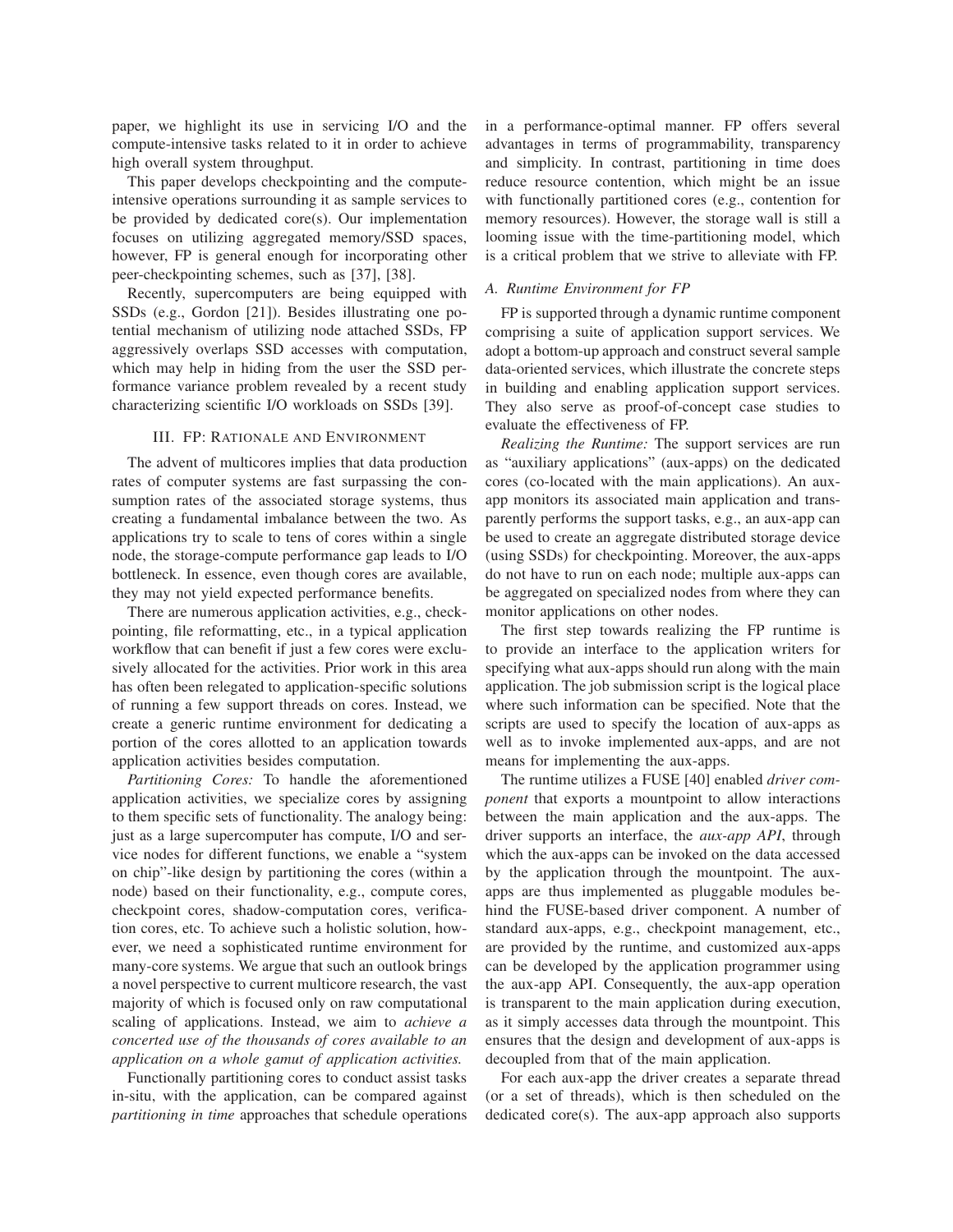```
int aux_app_write (void * output_buffer, int size){<br>int result=SUCCESS;
  / / p r o c e s s o u t p u t i n c h u n k s
   while ((chunk=get{\_}chunk(&\&\!out{\_}buffer, size))!=null){/ / c om p ute h a s h on o u t p u t b u f f e r c h u n k s
     char* has h=shal(chunk):
      / / w r i t e t h e new c h u nk
      \textbf{if}(\text{!} \text{hashtable\_get}(\text{hash}))result = data write (chunk):
      / / u p d at e de−dup hash−t a b l e
     h a sh t a b l e _u p d a t e (& r e s u l t , chunk, h a sh);
   }
   return result;
}
```
Fig. 2. Example *write* extension for a checkpointing aux-app.

advanced usage scenarios, e.g., aux-apps from different nodes can work together to provide I/O aggregation across nodes for reducing load on secondary storage.

Consider an aux-app for de-duplicating checkpoint data. The user specifies the aux-app in the job submission script, which is then executed as a thread by the FUSE-based driver component on application execution. When the application writes to our mountpoint, the deduplication function (Figure 2) is invoked on the data. Note that although only the *write* function is shown, all I/O functions supported by the FUSE API are supported by the aux-app API.

*Discussion:* Our current implementation of the runtime supports a static partitioning of cores, which means that core allocation to aux-apps cannot change during an application run. Such dynamic re-allocation can be useful, as we illustrate later in our evaluation, if an auxapp can benefit from more cores or if an application can make sufficient progress without an additional core. The need for such flexibility is also warranted from the usability aspect of the runtime. For example, how will a user know what is an optimal partitioning? The ideal solution would be to start with a conservative partition and then to let the runtime provision the allocation based on an agreed upon progress metric. The advantage of the aux-app approach is that it provides the basis upon which such a dynamic provisioning of cores can be built. While the number of cores used by the compute component of an application is typically fixed, the functionally partitioned cores can be used to support multiple services as required to improve the application performance. For example, if two cores are available for running the aux-apps, dynamic provisioning may use one core for de-duplication and data compression and another for checkpointing, instead of using both for checkpointing. Or it may even run an additional format transformation service that shares the available cores with other services. The goal being to improve overall application performance. Such a dynamic approach will allow the aux-apps to adjust to the application demands

while keeping the performance impact to a minimum. In this paper we present and evaluate static FP, and identify the need for future work on dynamic provisioning.

Another aspect that impacts the utility of FP is whether an application is designed to utilize all cores available to it, i.e., no dedicated cores are available for aux-apps. We argue that application writers should examine end-to-end performance, i.e., all tasks and not just compute, and decide what is best for their applications. Nonetheless, based on our experience with user allocation requests, such a scenario is highly unlikely as users, without exception, over-provision cores, which can then be used by aux-apps.

In summary, the runtime provides for flexibly synthesizing application support services and dynamically using the allocated cores to improve end-to-end application performance, and not just raw compute performance.

#### IV. SAMPLE CORE SERVICES

In this section, we present several sample services that can be performed by dedicated cores. Note that a single service may be carried out by multiple cores if necessary, conversely, multiple services can be assigned to a single core. We illustrate dedicating cores to application tasks using a checkpointing service. Checkpointing and its associated tasks such as data draining, de-duplication, and format transformation provide an insightful case study for the application I/O activities that can be expedited using the functional partitioning runtime. We demonstrate the benefits of performing each of these operations in-situ by the aux-apps. This is in contrast to the extant approach of conducting such operations in an offline manner, which exacerbates the storage wall issue due to the constant writing and re-reading of TBs of data from secondary storage.

# *A. SSD-based Checkpointing*

*Why Checkpointing?* Checkpointing is an important data operation routinely performed by parallel applications, both for fault tolerance and for user-initiated execution restart. Checkpointing is becoming increasingly expensive relative to computation, especially for large-scale jobs, and is a key consideration in designing supercomputers. For example, the Argonne Intrepid BG/P supercomputer was designed not to meet balanced machine criteria (a bit of I/O per second per instruction per second), but rather to be able to dump the contents of the entire system memory to secondary storage in 30 minutes [41]. This makes checkpointing an appealing candidate for being "outsourced" to spare cores that cannot further help towards improving the end-to-end application execution time.

Rather than simply handing the periodic checkpointing I/O to dedicated cores to store in their associated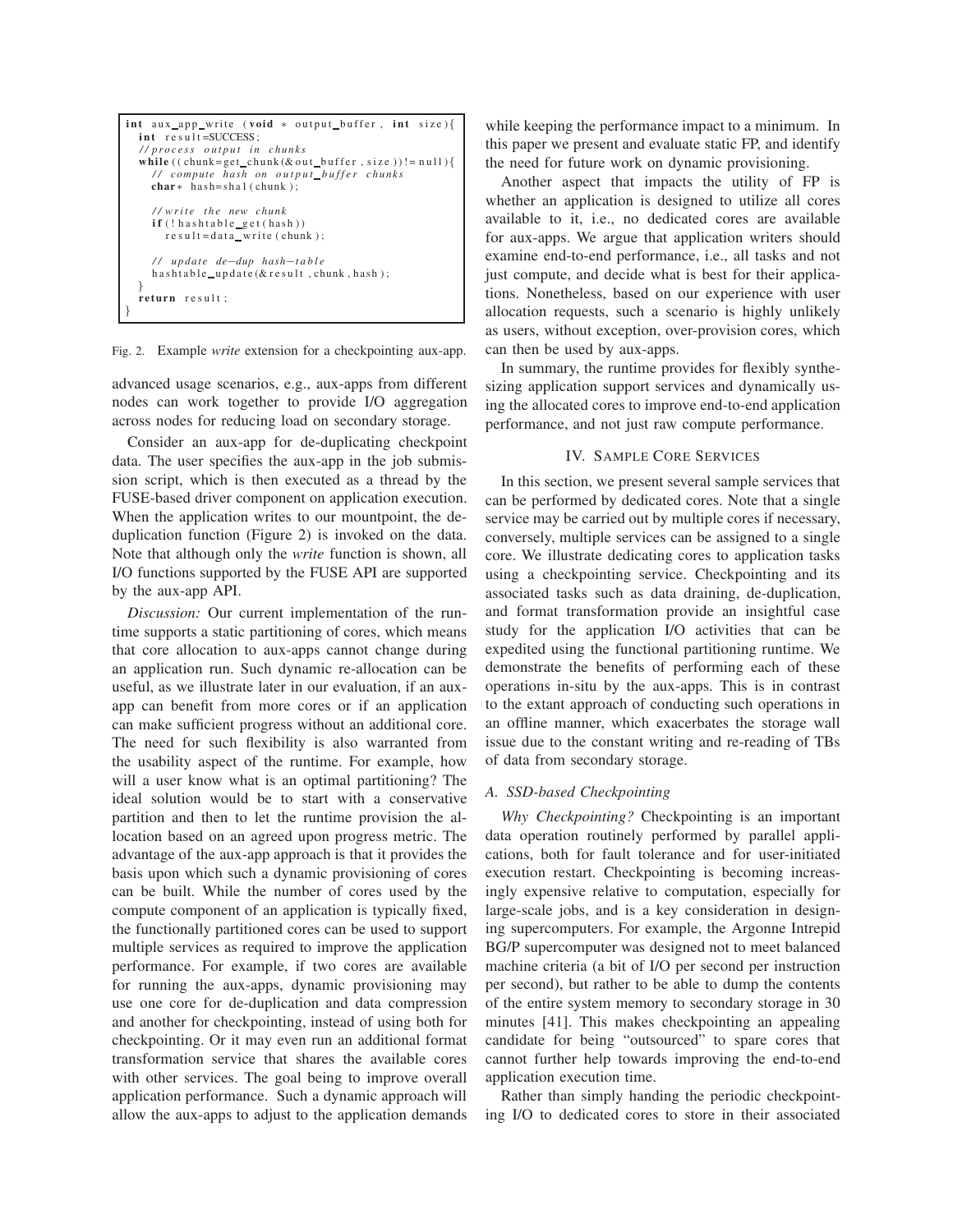memory (an approach exploited previously on dedicated processors within an SMP box [18]), in this paper we explore checkpointing using non-volatile memories. One can argue that checkpointing is I/O intensive and, therefore, does not benefit from a dedicated checkpoint core. We counter this hypothesis with the observation that checkpointing can benefit from a host of other operations, such as de-duplication and compression (both of which are compute-intensive), draining and format transformation, which when performed in-situ through FP can alleviate the storage wall problem mentioned earlier. Consequently, the checkpointing service core, in this work, can perform more sophisticated tasks beyond just performing background I/O from the main memory to PFS, which is what most applications are currently faced with and stymied by. Another question that arises in this context is whether the task that would have been performed on the dedicated core can be run on the same core as the application. This is not possible even when the application is performing I/O, unless the application is modified to run a helper thread that is pinned to another spare core. However, Leadership machines, such as Jaguar, are not designed to be time-sharing systems and an application's allocation of cores is its own for the entirety of the run. For these reasons, the checkpointing service can benefit from the FP runtime.

*Why SSDs?* Among the several types of non-volatile memories, flash memory-based SSDs are gaining popularity for persistent data storage. SSDs offer a number of benefits over the conventional mechanical disks, such as fast data access time, low power consumption, light weight, higher resilience to external shocks and high temperatures. SSDs become especially helpful as the system memory bandwidth, as a function of computation throughput (byte/FLOP), has been consistently dropping in the Top500 supercomputers over the past decade. In fact, the ratio for a 2018 exascale machine is projected to be 0.01, which has been explicitly identified by DOE as one of the chief exascale problems to be addressed [42]. Furthermore, the non-volatile nature of SSDs can help provide intermediate storage for checkpointing data and reduce disk I/O (and communication) load.

*Sustainability of SSD-based checkpointing:* To justify the use of SSDs for HPC checkpointing — a writeintensive and write-once workload — one must address two inter-dependent concerns of *cost* and *durability*. This is because there is a significant \$/GB difference between current SSDs and hard disks, and the number of erase cycles supported on the SSDs is fixed (limited compared to the hard disks). To check whether it is feasible to use SSDs for HPC checkpointing, we examine production run checkpointing characteristics of seven leadershipclass DOE applications on the ORNL Jaguar machine (Table I). At the time of the runs, Jaguar had four quad-

TABLE I CHECKPOINT SIZES AND ESTIMATED NODES/SSD<sup>1</sup>.

| Appl.            | Data size | Data size | # Nodes/SSD |       |
|------------------|-----------|-----------|-------------|-------|
|                  | (MB/Core) | (MB/Node) | $C_1$       | $C_2$ |
| <b>GTC</b>       | 180       | 2880      | 21          | 11    |
| XGC1             | 120       | 920       | 31          | 16    |
| <b>GTS</b>       | 220       | 3520      | 17          |       |
| Chimera          | 10        | 160       | 380         | 200   |
| S <sub>3</sub> D | 14        | 224       | 271         | 142   |
| <b>GEM</b>       | 20        | 320       | 190         | 100   |
| $M3D-k$          | 14        | 224       | 271         | 142   |

core processors (16 cores/node). Based on this data, and the specification of the SSD we have used in our study, Intel-X25 SLC SSD (Table III), we estimate *how many compute nodes can share a single 32 GB SSD*, under the following constraints:

•  $C_1$  – lifetime: SSD's lifetime should be at least 5 years. This is based on the replacement cycle of hard disks in HPC setups and data centers (typically 3-5 years) [43]. Each SLC memory cell typically has a lifetime of 100 K–1 M erase operations [44]. Assuming each block can sustain the conservative 100 K erase cycles and that an update of 1 block (256 KB) results in one block erase under perfect wear-leveling scheme [45], the lifetime of an SSD (F) for a given workload is calculated based on the following Equation (1) [45]:

$$
Lifetime(F) = \frac{Size\ of\ NAND\ flash \times Erase\ cycles(\#)}{Bytes\ written\ per\ day} \tag{1}
$$

•  $C_2$  – capacity: To allow lazy draining of data to secondary storage, each SSD should be large enough to hold one complete checkpoint from the nodes sharing the device.

Table I shows the checkpoint characteristics for the applications considered, as well as the estimated number of nodes that can share a single SSD under  $C_1$  and  $C_2$ . There are two key observations that can be made from the table. First, the lifetime is not the limiting constraint for sharing an SSD, rather the limit is determined by the SSD capacity. Second, even with both the constraints, a large number of nodes can share a single SSD. This is promising, as it indicates that an SSD-based checkpointing solution can be economically feasible.

*Checkpointing Architecture:* In our design, compute nodes contribute one or more cores and their associated SSDs as *checkpoint cores* to construct an aggregate, distributed checkpoint device. Each *checkpoint core* runs a benefactor process that contributes available, nodelocal SSD space (or a partition of it) to a *manager process* (running on one of the participating nodes) that aggregates such distributed SSD spaces and presents a

<sup>&</sup>lt;sup>1</sup>We thank Scott Klasky for providing us with application data sizes.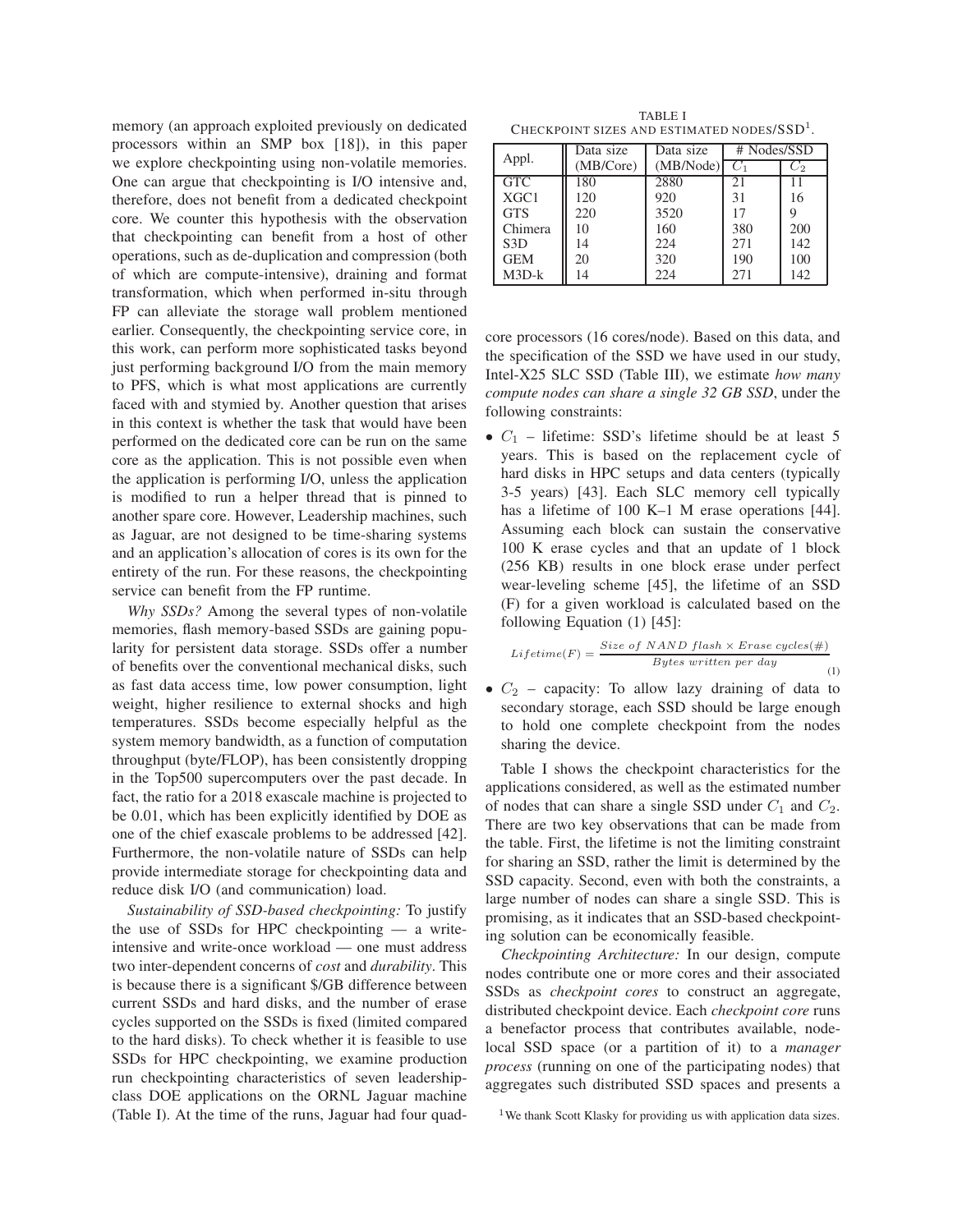collective intermediate storage device to checkpointing clients. Management tasks (such as benefactor status monitoring, space mapping, and data striping) can be done in a similar way as in existing storage aggregation systems [46]–[48]. For each checkpoint, the manager also maintains a *striping map* that contains information about where all the different parts (chunks) of the checkpoint are stored.

The aggregate SSD storage is made available to clients via a transparent file system mount point, */AggregateSS-Dstore*, using FUSE [40] as discussed in Section III. Here, we leverage our prior work on mounting an aggregate storage of node-local disks [48]. An application core that checkpoints data to the mount point will be redirected to the aggregate SSD storage, without requiring any other code modification.

While a single compute node's local memory is likely to be much smaller than its local SSD, checkpointing to aggregated SSD space from multiple nodes has several advantages. First, it provides fault tolerance in the event of compute node failure, which may render the persistent SSD-resident checkpoint data inaccessible. The globally accessible aggregate storage space also facilitates easy replication, e.g., using a simple copy in the aggregate space, of the individual node's checkpoint (or chunks of striped checkpoints) across multiple nodes, which would otherwise be complex, visible to the application, and cumbersome if nodes managed their associated SSDs individually. Second, when the SSDs are distributed across a set of system nodes, aggregation and access through a file system mount point offers an elegant abstraction to transparently access them from the numerous compute nodes, thus decoupling the placement of SSDs from the compute nodes and allowing for sharing of SSDs across multiple nodes. Finally, although we expect the growth in memory sizes to be matched with proportional growth in SSD space on all nodes, even if that is not the case and there is an imbalance, this abstraction allows for data to be striped over to other node-local SSDs. For example, the 512-core DASH system [49] at SDSC (the precursor to 8192-core Gordon system) is equipped with 4 TB of flash storage, compared to its 3 TB of DRAM. Currently, a high-end Fusion I/O PCIe MLC SSD card (io Drive Duo) at 640 GB is priced around \$15K. Much like disk storage, SSD storage is increasing in capacity and decreasing in cost. Thus, growth in SSD space is currently outpacing memory increases.

# *B. De-duplication*

Another sample data service function is deduplication, which is used to identify and store unique data copies. For HPC applications, this service is useful when used in conjunction with checkpointing, to detect the similarity between two successive checkpoint images and only store their dissimilar parts. Such incremental checkpointing techniques have been explored earlier [48], [50]. The challenge in doing de-duplication on dedicated cores simultaneously with the main computation is to avoid significant memory contention.

To this end, we have built a service that computes hashes of the checkpoint data and identifies and removes duplicates. A dedicated de-duplication core (a checkpoint core can also double as a de-duplication core) is assigned the task of computing the chunk hashes that are then stored as metadata for that particular dataset at the manager (in checkpoint architecture above). When the checkpoint image for the next timestep,  $t$ , is to be written, the chunk hashes from  $(t - 1)$  are compared against the new, incoming image. A matching chunk hash indicates a duplicate and the chunk is not written, only the checkpoint's striping map is updated to point to the previously stored chunk. Consequently, depending on the degree of similarity between two successive checkpoints, the size of the checkpoint data written and the time to write it can be significantly reduced.

#### *C. Format Transformation*

Another potential data service for using dedicated cores is *file format transformation*. Large-scale parallel scientific simulations (and subsequent analysis/visualization tools processing their computation results) do not read/write data in plain binary formats. Instead, they often use high-level I/O libraries to create and access data in special scientific data formats. Intermediate checkpoint snapshot data is also saved in a specific data format so that it can be used by applications as a restart file in case of failure. Well-adopted formats, such as HDF5 [51] and netCDF [52], produce self-explanatory and self-contained files, with support for binary portability. However, accessing these files, especially through their parallel interfaces, has been substantially slower than reading/writing binary files [18], [53]. Checkpointing, while already cumbersome due to the storage wall, is often further stymied due to the need of being in proper scientific data formats. Recently, researchers have exploited dedicated data service nodes to form staging areas, where output data can be dumped in internal, faster formats, then asynchronously converted to HDF5 files on hard disks, producing a significant I/O performance improvement [54]. With dedicated cores, similar format transformation can be performed, especially with the SSD-based storage layer. As existing intermediate file formats (such as BP [53]) dump data in quite manageable units, the format transformation core can easily perform the conversion in a streaming manner. This reduces the memory requirement and performance perturbation to the computation and other concurrent data tasks running on the other cores. It helps to perform such format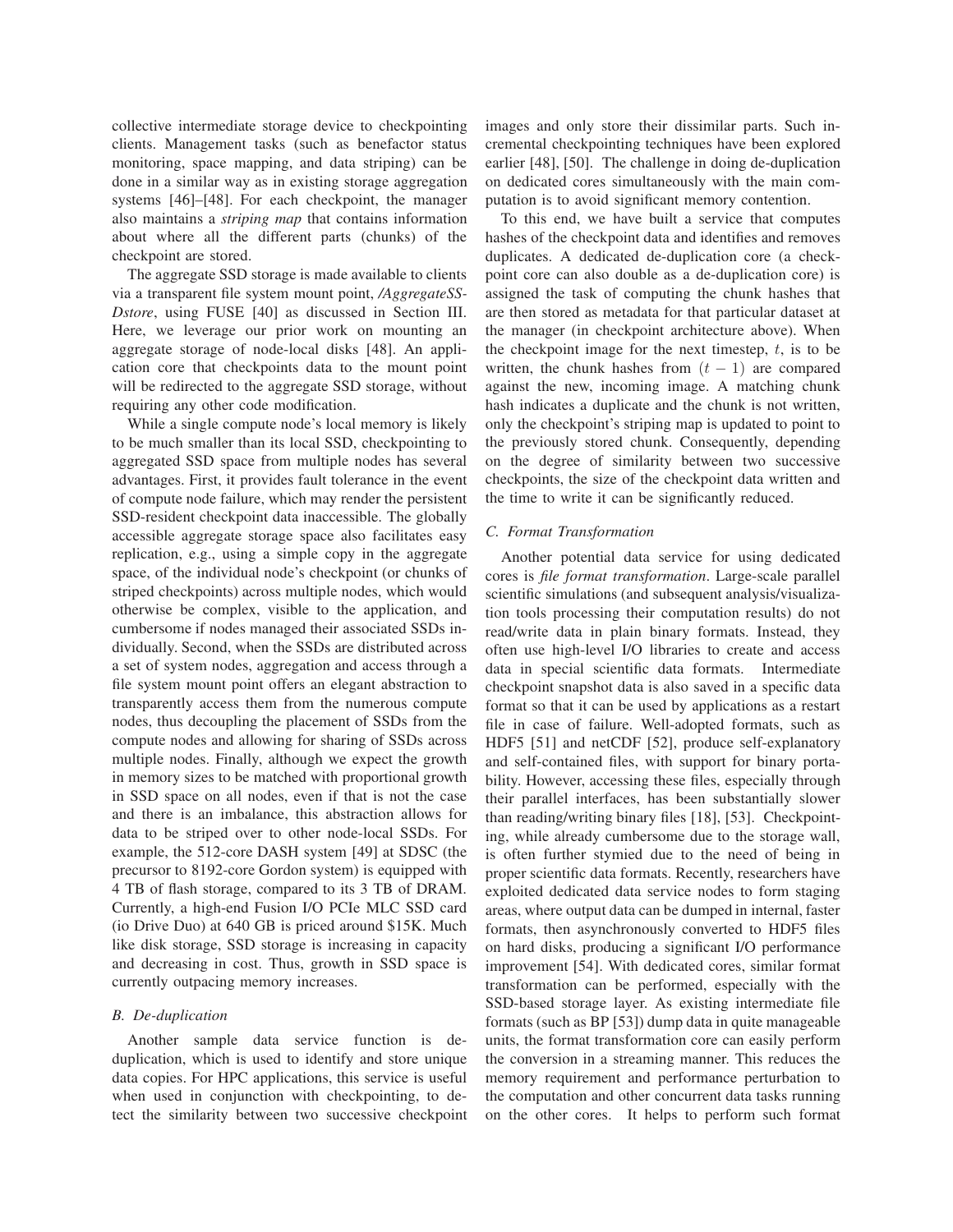conversions while the data is in transit (either in memory or SSD) and has not yet reached secondary storage. Further, performing conversion operations on each core within the compute node makes the data deluge more manageable. If the entire checkpoint or result snapshot is written as binary data to disk and format conversion is performed offline, the entire workflow suffers from constant re-reading of data. Offline format conversion also means that if a failure occurred right after a checkpoint, a valid restart file may not be ready yet, which wastes significant resources and delays job turnaround.

# *D. Adaptive Checkpoint Data Draining*

Although an SSD can store data persistently, and its capacity will typically be manifold compared to nodelocal memory, large-scale, long-running jobs can generate overwhelming volumes of data that results in space on the SSD running out. This is especially true when not every node has an SSD attached to it, instead only a select set of system nodes has SSDs (due to budget concerns for example). Fortunately, checkpointing for fault tolerance does not require keeping all checkpoints: typically files are overwritten and saving up to two most recent checkpoints is enough. However, writing checkpoints to secondary storage supported via a parallel file system may still be needed: for some applications, checkpoint data doubles as result data for future analysis/visualization, or needs to be saved for elective restart. Even though draining is I/O bound, it cannot be done offline as the aggregate SSD space needs to be vacated for future checkpoint data. Growing memory size and the resulting increasing checkpoint size further stresses the need for in-situ data draining. With a checkpointing core, issues arising from growing memory sizes can be mitigated, and draining from SSDs to the secondary storage can be done in flexible and intelligent ways. As draining is I/O bound, it can be overlapped with other CPU bound checkpoint assist tasks.

The checkpointing core may decide to drain once every  $k$  checkpoints, in addition to maintaining the two most recent ones. The parameter  $k$  may even be configured and coordinated at runtime, through additional monitoring functions performed by the checkpointing core (such as watching the client checkpoint frequency). When the compute cores are back in the next computation phase, the checkpoint cores can collectively and lazily drain selected checkpoints to secondary storage. To enable this, the runtime supplies the aux-apps on different nodes with the location of the manager process. The system uses a soft-state protocol, where the auxapps periodically announce their availability and sharing preferences, e.g., available SSD space, to the manager using *keep alive* updates. This not only allows the auxapps to locate and communicate with each other, but also



Fig. 3. High level FP system architecture.

provides them with flexibility to change their preferences over time. The manager uses this information to instruct the aux-apps about the secondary storage location to where the checkpoints from the SSDs can be drained.

# V. IMPLEMENTATION

As a proof-of-concept, we have used the FP runtime to implement SSD-based checkpointing and various support services discussed in the previous section, using about 22.1 K lines of C code.

Figure 3 shows the components of our software that is run at the manager, benefactors, and clients. Note that every client node can also be a benefactor if it decides to provide its associated SSD to the aggregate SSD store. An example distribution of cores is also shown, where the white cores are used for computation and the shaded cores run aux-apps for services such as data draining and de-duplication. The manager (running on a separate node) works with the compute nodes to create a virtual aggregated SSD store, which serves as a transparent interface to the distributed SSDs. It also supports lazy draining to the very large but slower secondary diskbased storage. The aux-apps coordinate with each other across nodes using socket communication, and remain transparent to the main application.

The sequence of events when an application checkpoints is as follows. Upon receiving a request to write the checkpoint data, the FUSE module invokes the client component, which interacts with the manager to determine the benefactor that will handle the checkpoint for the client. If the client is on a node that has an associated SSD it is given preference and is utilized. The exception to this is if the local SSD is out of storage space, when a remote benefactor is chosen. Regardless of whether the client and benefactor are on the same node, the client directly contacts the benefactor to determine its current availability, divides the checkpoint data into fixed-size chunks, and transfers the chunks to the benefactor. The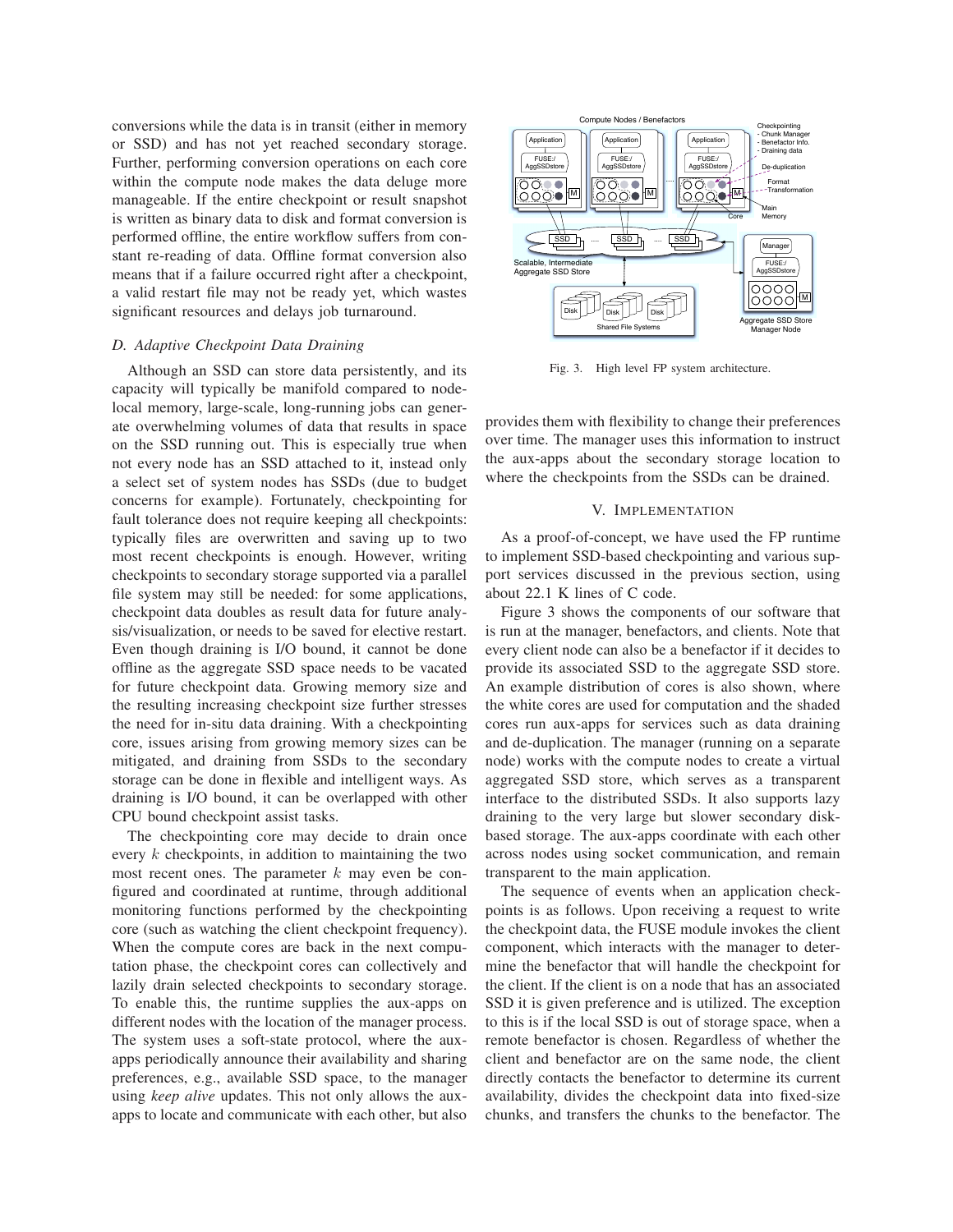| # of processing nodes      | 20                       |  |
|----------------------------|--------------------------|--|
| Capacity of storage server | $2$ TB                   |  |
| Network Interconnect       | Infiniband OD 40 Gbit/s  |  |
| HDD model                  | <b>WD3200AAJS SATAII</b> |  |
| Bandwidth                  | 85 MB/s                  |  |
| Capacity                   | 320 GB                   |  |
| Cores per node             |                          |  |
| Memory per node            | 8 GB                     |  |
| Max. cores available       | 160                      |  |

TABLE II TESTBED CONFIGURATION.

TABLE III SSD SPECIFICATIONS OF INTEL X25-E [56].

| <b>Intel X25-E Extreme</b>    |  |  |
|-------------------------------|--|--|
| SATA-II SLC Flash Technology  |  |  |
| $32$ GB                       |  |  |
| Sequential read: 250 MB/s     |  |  |
| Sequential write: 175 MB/s    |  |  |
| Random 4KB reads: > 35K IOPS  |  |  |
| Random 4KB writes: >3.3K IOPS |  |  |
|                               |  |  |

benefactor stores the data on its associated SSD. Asynchronously, as discussed in Section IV the benefactor may drain data from the SSD to the secondary storage system. Once the checkpoint is complete, the benefactors inform the manager. The manager can then also invoke a merge component on the benefactors, which reads the checkpoint chunks from the secondary storage system and rearranges them into a merged checkpoint file, ready to be used by standard restart mechanisms if needed.

Finally, we have also built the checkpoint data manipulation services as discussed in Section IV, such as basic data draining, replication, and de-duplication.

# VI. EVALUATION

In this section, we evaluate our implementation of FP and study its impact on application performance.

# *A. Methodology*

*Testbed Setup:* Table II shows the configuration of our testbed, which uses 20 nodes from the systemG machine at Virginia Tech. All of the participating nodes are identical and run Linux Kernel 2.6.27.10. Each node is also equipped with an emulated SSD that has been validated against a real product (Table III) for sequential I/O throughputs within an error margin of 0.57%. The device uses DRAM for storage and emulates a real SSD by introducing artificial delays [55].

Our setup is not equipped with a PFS, so we used node-local disks for checkpoint data. While typical HPC setups do not employ node-local disks, we use them as a high-throughput alternative to an NFS server.

*Workloads:* We employ a real-world astrophysics simulation code, FLASH [15], [16], which generates checkpoint files in HDF5. We modified the Sod 3D version of FLASH for our evaluation: all the compute processes carry out parallel I/O, including checkpointing, using MPI-IO. The problem size remains fixed as the number of compute processes is increased. For more detailed testing, we also use a synthetic benchmark, which is a simple checkpoint application that generates same sized checkpoint data every barrier step. Specifically, we created an MPI program with 160 processes, each writing 0.25 GB of data per checkpoint, thus creating a total checkpoint of 40 GB per barrier step. Finally, we use static functional partitioning for the experiments.

### *B. Impact of FP*

In our first set of experiments, we determine the impact of FP on overall application performance. We use the notation,  $FP(X, Y)$ , to denote a setup with a total of  $Y$  cores per node of which  $X$  have been functionally partitioned for support services. For this test, we use FLASH with a checkpoint size of 6.8 GB. No format transformation is performed on the checkpoint data. We consider four cases. (i) *Local disk non-FP(0,8)*: The baseline performance where all 8 cores per node are used for application computation. Checkpoint data from all the 8 cores in every node is written to the local disk on that compute node. (ii) *Local disk non-FP(0,7)*: Repeat (i), but with only 7 cores per node for application computation and the remaining core is left idle. All the 7 cores per node write to the local disk on that compute node. (iii) *Aggregate disk FP(1,8)*: FP where 1 core out of 8 on each node is used as a dedicated checkpoint core. An aux-app is run on these dedicated cores, which assists with checkpointing and its associated tasks. In this case, FP allows us to build sophisticated structures, such as an aggregate distributed store of node-local disks by pooling the aux-app services on each checkpoint core as explained in Sections IV and V. The 7 cores per node checkpoint to this aggregated storage, which stripes the data in parallel to distributed aux-app services. (iv) *Aggregate SSD FP(1,8)*: Similar to (iii), but with checkpointing to aggregate SSD storage.

Figure 4 shows the result for 80 and 160 cores, under strong scaling. First, we observe that removing a core from the computation, *local disk non-FP(0,7)*, does not affect the overall performance significantly; in fact the 2.23% average difference between that and *local disk non-FP(0,8)* is within the error margin. Note that the small increase in execution time from 80 to 160 cores is due to contention in our testbed. Moreover, it can be observed that dedicating one core to handle the checkpoint, *aggregate disk FP(1,8)*, can improve the execution time by 15.42% and 27.05% for 80 and 160 cores, respectively. The benefit is also in part due to the ability to write to an aggregate store of node-local disks, pooled from the aux-apps on the dedicated checkpoint cores. Thus, FP is a viable approach and it also lets us build rich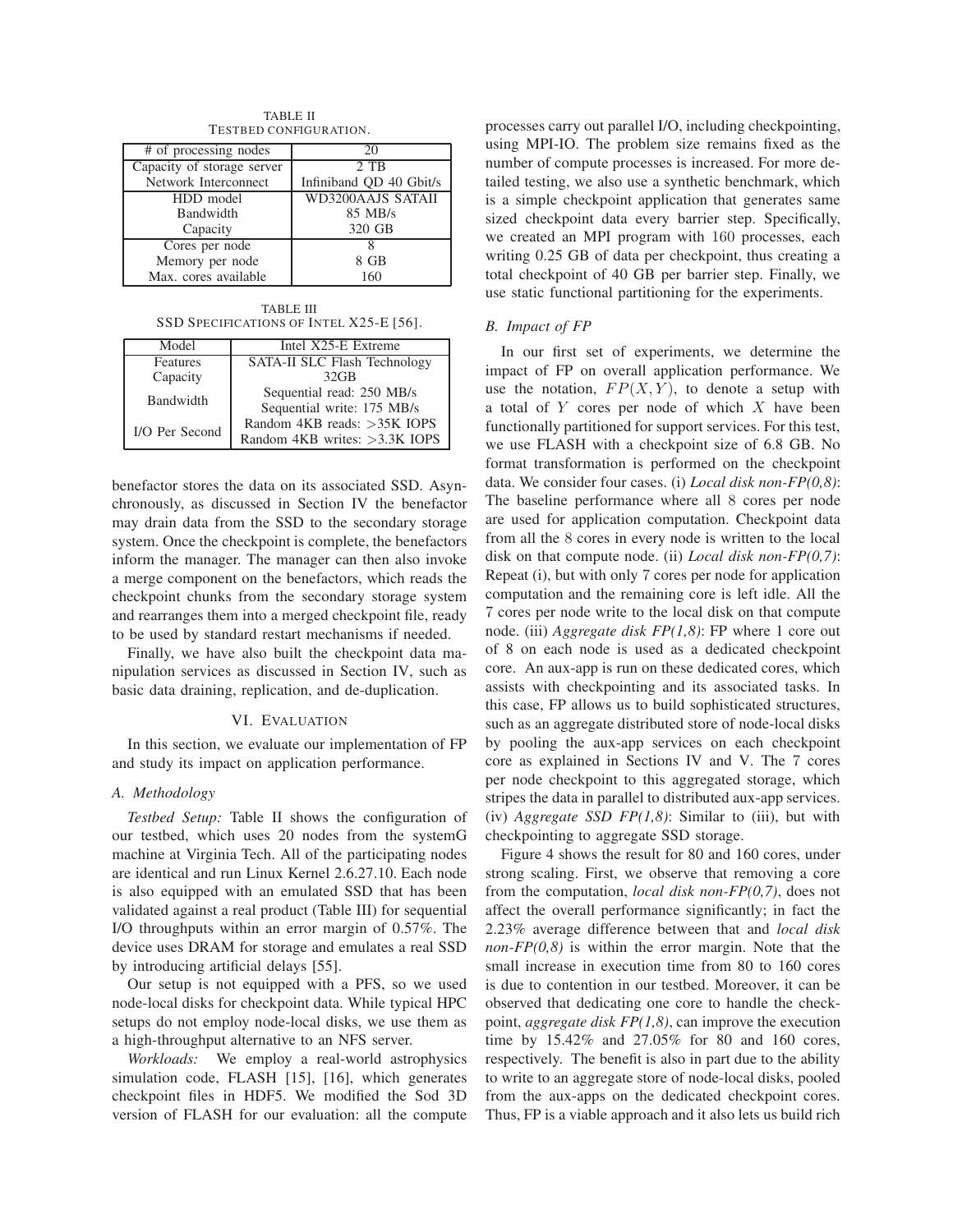

Fig. 4. Impact of FP on execution time.



Fig. 5. Memory vs. SSD I/O rate.



Fig. 6. Impact of varying benefactors.

composite services that are much beneficial. Moreover, the use of *aggregate SSD FP(1,8)* provides an additional gain of 43.95% and 41.34% compared to checkpointing on disks for 80 and 160 cores, respectively. This is promising as SSDs can enable efficient checkpointing in HPC setups that do not have node-local disks.

# *C. Checkpointing to Memory versus SSD Storage*

In the next set of experiments, we compare SSDbased checkpointing with our previous work on inmemory checkpointing that aggregates memory buffers across nodes and employs triple-buffering to provide improved throughput. The workload comprises of a synthetic benchmark with up to 125 clients, each writing a checkpoint of 0.25 GB. For SSD-based checkpointing, each node has an SSD, thus the number of aux-apps (run as benefactors) for this case is 20, "SSD(20)". The number of benefactors for in-memory triple buffer is set to 35, "Triple Buffer(35)", which is large enough to avoid draining the data to secondary storage, and gives the best case performance of in-memory checkpointing.

Figure 5 shows the results. As the number of clients increases, the benefactor utilization increases and so does the sustained throughput. We also observe that I/O throughput for checkpointing to an aggregate SSD device is 14.7% lower compared to the in-memory technique, which is obvious. Nonetheless, our SSD-based checkpointing does not require the dedicated cores to give up their memory, which may reduce application performance, as can happen for in-memory checkpointing.

Next, we determine the effect of the number of benefactors on sustained checkpoint I/O throughput. We fix the client cores to 120 and vary the benefactors from 5 to 40. We perform in-memory checkpointing. Figure 6 shows that the I/O throughput does not increase beyond 25 benefactors and there is even a slight decrease, implying the futility of simply adding more benefactors as it takes cores away from computation.

*1) Varying number of application processes:* The next experiment limits the number of in-memory benefactors and compares its throughput against checkpointing to SSD. We repeat the experiment of SSD(20) and compare against in-memory triple buffering, but with only 20



Fig. 7. Impact of insufficient benefactors.

benefactors, "Triple Buffer(20)". We use a maximum of 140 compute cores. Figure 7 shows that the initial performance of Triple Buffer(20) is similar to Triple Buffer(35). However, as the client cores are increased beyond 80, the benefactor buffers fill up faster than they can be drained, causing a significant throughput reduction. As the compute cores are further increased, the bandwidth eventually reduces to almost that of a direct checkpoint to disk, as the *draining agent* has now become I/O bound. Note that the steps pattern on the tail of the graph is an artifact of how clients and benefactors are distributed in our test. In contrast, SSD-based checkpointing achieves better throughput with increasing number of clients simply due to larger available space (32 GB SSD versus 1 GB memory aggregated).

*2) Varying number of SSD benefactors:* In this experiment, we study the impact of varying the number of SSD benefactors. Figure 8 shows the results. As expected, more SSD benefactors result in better I/O throughput. However, once a sufficient number of benefactors were available, i.e.,  $>= 5$ , the overall throughput did not change much. A remarkable coincidence is that I/O throughput is limited by the available bandwidth of SSDs, and not the number of SSD benefactors (beyond a certain number, i.e. 5 in this case). Conversely, unless the proper number of SSD benefactors is available, the checkpoint nodes can be a bottleneck for the entire system performance in the worst case.

# *D. De-duplication of Checkpointing Data*

We have seen the benefit of FP on reducing overall execution time. In the following, we observe how of-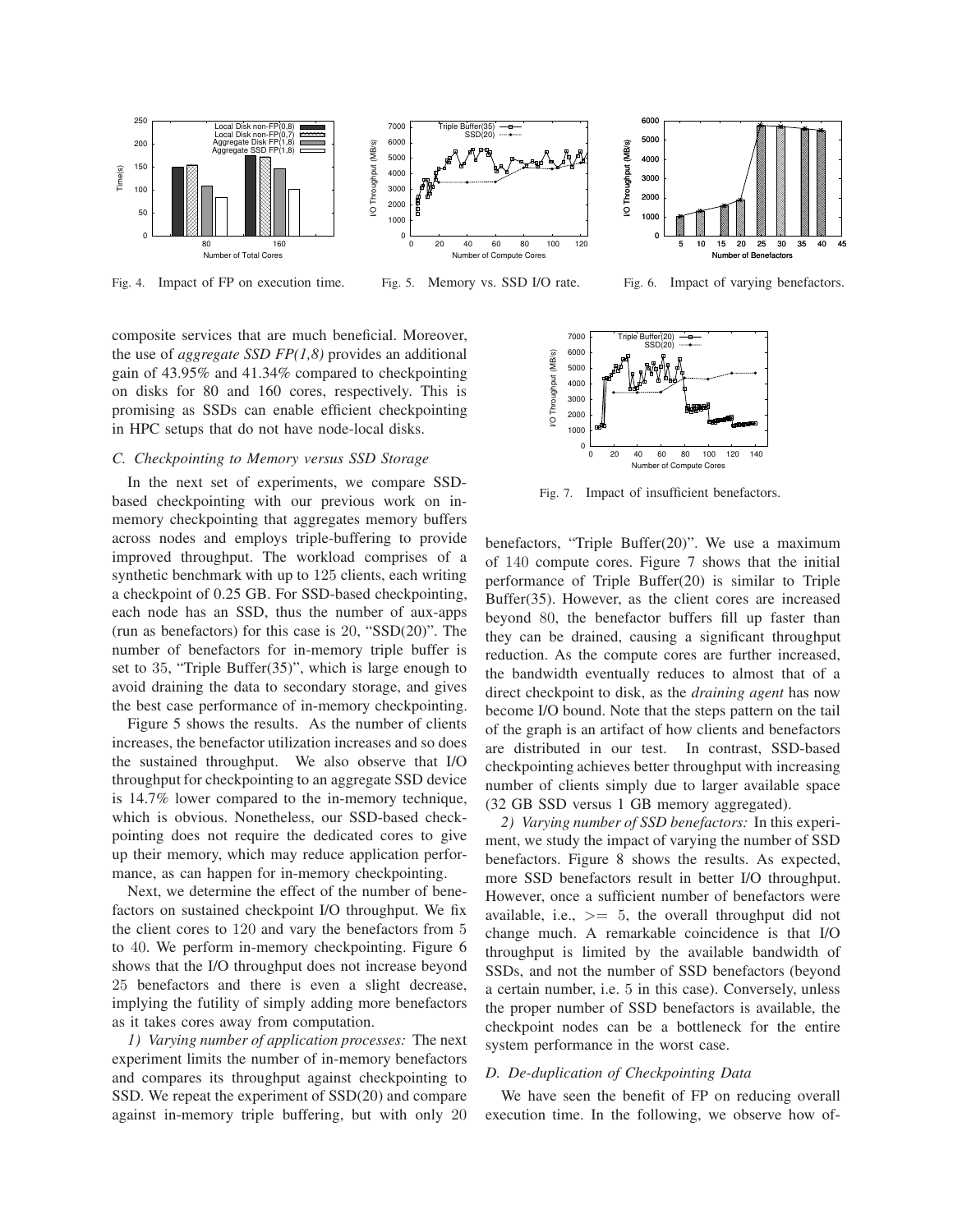

Fig. 8. I/O rates with 'N' benefactors.

Fig. 9. Checkpoint I/O rates with FP(1,8). Fig. 10. De-dup data size with FP(1,8).



Fig. 11. Impact of increasing FP cores normalized to FP(1,8).

floading different application activities to dedicated cores can further improve overall application performance.

For this experiment, in particular, we consider the benefits of de-duplicating across consecutive checkpoints in reducing the amount of data that needs to be written. We use our synthetic benchmark program with one core on each node dedicated to de-duplication and checkpointing, and vary the number of compute cores from 20 to 140. We also observe the impact of varying the amount of de-duplication. Figure 9 shows the effective I/O rates for the checkpoint for different de-dup ratios (shown in parenthesis). Observe that although de-duplication reduces the amount of data that needs to be transferred, the I/O rates achieved for writing the checkpoint on average across the considered de-dup ratios are 30% lower than that without de-duplication. This is because of the compute-intensive nature of the de-duplication process and indicates that the service is under-provisioned (sharing one core with checkpointing). Figure 10 shows the amount of data transferred for a de-dup ratio of 0.25. As expected, de-duplication reduces the amount of data that needs to be written to the disk by 25% or as much as 8208 MB for 140 cores. Such decrease in the amount of checkpoint data to be written (which is all write I/Os) can help improve the lifetime of SSDs used for intermediate aggregated storage.

In the next experiment, we allocated two service cores, one bound for de-duplication and the other for checkpointing. The core services can be overlapped. Figure 11 shows the benefits of allocating more cores to support services by sacrificing computation resources.

Overall, we see that with functional partitioning, FP(2,8) can provide higher throughput than FP(1,8). For instance, the I/O throughput is improved by about 60% with a de-duplication ratio of 0.25, when we use 120 cores for application computation. We speculate that these benefits are mainly obtained from pipelined effect of two cores executing in parallel. Finally, this experiment illustrates the need for dynamic and autonomic service core allocation and resource provisioning, as discussed earlier. We plan to pursue this as part of our future work.

## VII. CONCLUSION

We have discussed FP of cores in large multicore systems to support different application activities, in contrast to the extant approach to allocating all cores to computation. We have applied FP to the critical problem of handling checkpoint I/O in supercomputers, where the large number of cores can result in a significant amount of application execution time spent in checkpointing. We have developed a flexible SSD-based checkpointing system that allows for transparent sharing of SSDs across different nodes, thus providing an economically viable solution. Our evaluation using a real implementation shows that our core allocation model is viable, and can provide significant benefits with minimal impact and even increase overall performance (dedicating 1 core on an oct-core machine for checkpointing can improve overall execution time of a FLASH benchmark on 80 and 160 cores by 43.95% and 41.34%, respectively). In summary, our work demonstrates FP's usability and in our future work, we will apply such partitioning to support other mission-critical application activities.

#### ACKNOWLEDGMENT

We are thankful to the anonymous reviewers and our shepherd, Dr. Toni Cortes, for their valuable feedback. We also thank Dr. John Cobb for several useful discussions. This work was sponsored in part by the LDRD program of ORNL, managed by UT-Battelle, LLC for the U.S. DOE (Contract No. DE-AC05-00OR22725), and by NSF grants CCF-0937827, CCF-0746832, CCF-0621470, and CCF-0937690, as well as Xiaosong Ma's joint appointment between ORNL and NCSU.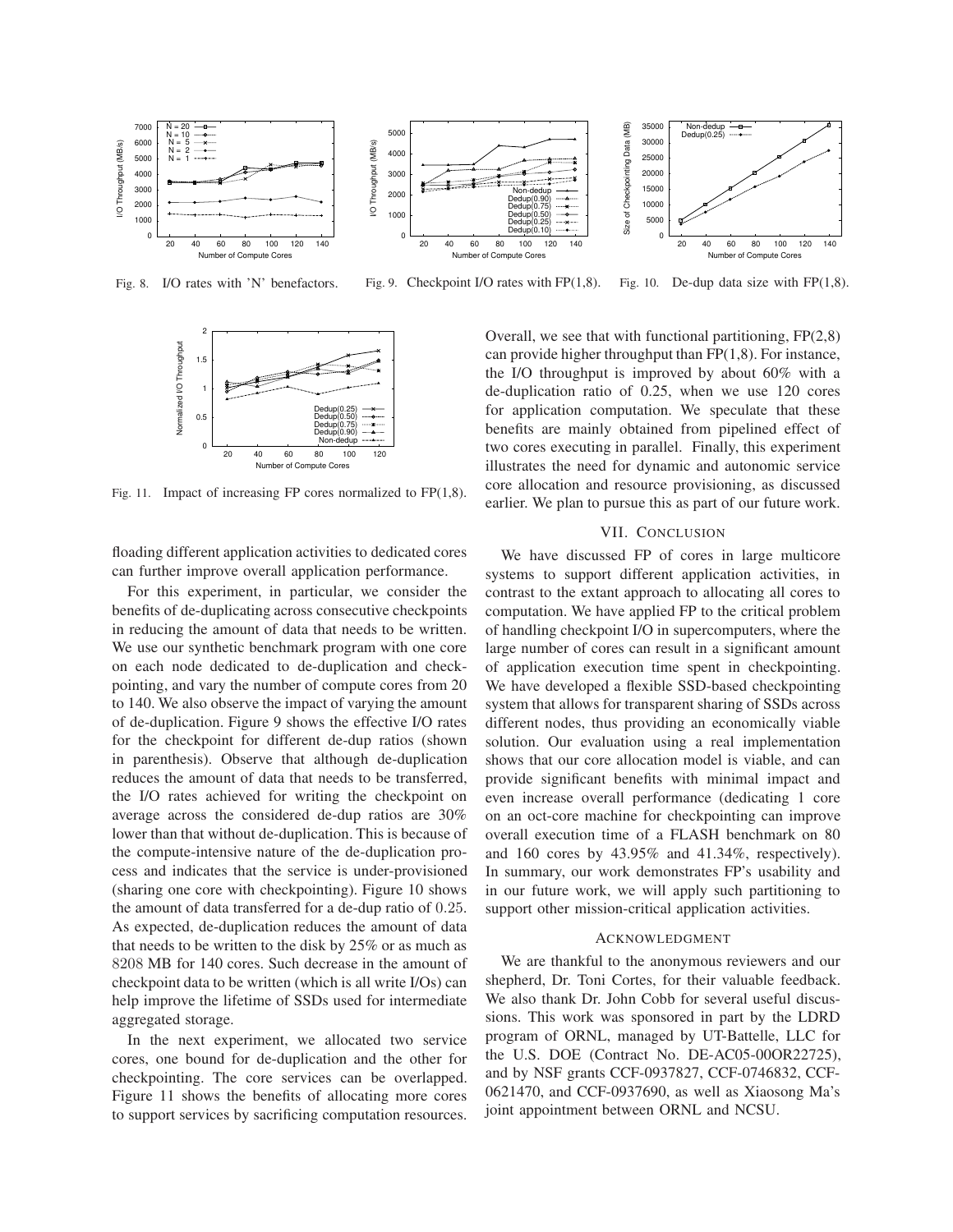#### **REFERENCES**

- [1] Intel. Advancing Multi-Core Technology into the Tera-scale Era, 2009. http://techresearch.intel.com/articles/Tera-Scale/1449.htm.
- [2] Henry Monti, Ali R. Butt, and Sudharshan S. Vazhkudai. Timely offloading of result-data in hpc centers. In *Proc. ACM ICS*, 2008.
- [3] Top500 supercomputer sites. http://www.top500.org/.
- [4] Philip Schwan. Lustre: Building a File System for 1,000-node Clusters. In *Proc. Ottawa Linux Symposium*, 2003.
- [5] Galen Shipman, Dave Dillow, Sarp Oral, and Feiyi Wang. The spider center wide file system: From concept to reality. In *Proc. Cray User Group*, 2009.
- [6] Ami Marowka. Parallel computing on any desktop. *Commun. ACM*, 50(9):74–78, 2007.
- [7] Herb Sutter. The free lunch is over: A fundamental turn toward concurrency in software. *Dr. Dobb's Journal*, 30(3):202–210, 2005.
- [8] Nalini Vasudevan and Stephen A. Edwards. Celling shim: compiling deterministic concurrency to a heterogeneous multicore. In *Proc. ACM SAC*, 2009.
- [9] Jack Dongarra. The impact of multicore on math software and exploiting single precision computing to obtain double precision results. In *Proc. ICPP*, 2006.
- [10] Silas B. Wickizer, Haibo Chen, Rong Chen, Yandong Mao, Frans Kaashoek, Robert Morris, Aleksey Pesterev, Lex Stein, Ming Wu, Yuehua Dai, Yang Zhang, and Zheng Zhang. Corey: An operating system for many cores. In *Proc.Usenix OSDI*, 2008.
- [11] Herb Sutter and James Larus. Software and the concurrency revolution. *ACM Queue*, 3(7):54–62, 2005.
- [12] Duc Vianney, Gad Haber, Andre Heilper, and Marcel Zalmanovici. Performance analysis and visualization tools for cell/b.e. multicore environment. In *Proc. ACM IFMT*, 2008.
- [13] Sain-Zee Ueng, Melvin Lathara, Sara S. Baghsorkhi, and Wen-Mei W. Hwu. Cuda-lite: Reducing gpu programming complexity. In *Proc. LCPC*, 2008.
- [14] Aaron E. Darling, Lucas Carey, and Wu-chun Feng. The design, implementation, and evaluation of mpiblast. In *Proc. ClusterWorld*, 2003.
- [15] Anshu Dubey, Katie Antypas, Murali K. Ganapathy, Lynn B. Reid, Katherine Riley, Daniel J. Sheeler, Andrew Siegel, and Klaus Weide. Extensible component-based architecture for Flash, a massively parallel, multiphysics simulation code. *Parallel Computing*, 35(10-11):512–522, 2009.
- [16] Robert Rosner, Alan Calder, Jonathan Dursi, Bruce Fryxell, Donald Q. Lamb, Jens C. Niemeyer, Kevin Olson, Paul Ricker, Frank X. Timmes, James W. Truran, Henry Tufo, Yuan-Nan Young, Michael Zingale, Ewing Lusk, and Rick Stevens. Flash code: Studying astrophysical thermonuclear flashes. *Computing in Science and Engineering (CSE)*, 2(2):33–41, 2000.
- [17] K. E. Seamons, Y. Chen, P. Jones, J. Jozwiak, and M. Winslett. Server-directed collective I/O in Panda. In *Proc. SC*, 1995.
- [18] X. Ma, J. Lee, and M. Winslett. High-level buffering for hiding periodic output cost in scientific simulations. *IEEE Transactions on Parallel and Distributed Systems*, 17(3):193–204, 2006.
- [19] S. More, A. Choudhary, I. Foster, and M. Q. Xu. MTIO: a multithreaded parallel I/O system. In *Proc. International Parallel Processing Symposium*, 1997.
- [20] A. Gara, M. A. Blumrich, D. Chen, G. L.-T. Chiu, P. Coteus, M. E. Giampapa, R. A. Haring, P. Heidelberger, D. Hoenicke, G. V. Kopcsay, T. A. Liebsch, M. Ohmacht, B. D. Steinmacher-Burow, T. Takken, and P. Vranas. Overview of the blue gene/l system architecture. *IBM Journal of Research and Development*, 49(2/3):195–212, 2005.
- [21] Supercomputer uses flash to solve data-intensive problems 10 times faster. http://www.sdsc.edu/News%20Items/PR110409 gordon.html, 2009.
- [22] Christos D. Antonopoulos, Filip Blagojevic, Andrey N. Chernikov, Nikos P. Chrisochoides, and Dimitrios S. Nikolopoulos. A multigrain delaunay mesh generation method for multicore smt-based architectures. *J. Parallel Distrib. Comput.*, 69(7):589– 600, 2009.
- [23] Ligang He, Stephen A. Jarvis, Daniel P. Spooner, and Graham R. Nudd. Dynamic scheduling of parallel real-time jobs by modelling spare capabilities in heterogeneous clusters. In *Proc. IEEE ICCC*, 2003.
- [24] Jorge Manuel Gomes Barbosa and Belmiro Daniel Rodrigues Moreira. Dynamic job scheduling on heterogeneous clusters. In *Proc. IEEE ISPDC*, 2009.
- [25] M. Mustafa Rafique, Ali R. Butt, and Dimitrios S. Nikolopoulos. Designing accelerator-based distributed systems for high performance. In *Proc. IEEE/ACM CCGrid*, 2010.
- [26] M. Mustafa Rafique, Benjamin Rose, Ali R. Butt, and Dimitrios S. Nikolopoulos. Supporting mapreduce on large-scale asymmetric multi-core clusters. *SIGOPS Oper. Syst. Rev.*, 43(2):25–34, 2009.
- [27] Shimin Chen, Babak Falsafi, Phillip B. Gibbons, Michael Kozuch, Todd C. Mowry, Radu Teodorescu, Anastassia Ailamaki, Limor Fix, Gregory R. Ganger, Bin Lin, and Steven W. Schlosser. Log-based architectures for general-purpose monitoring of deployed code. In *Proc. Architectural and System Support for Improving Software Dependability Workshop*, 2006.
- [28] Edmund B. Nightingale, Daniel Peek, Peter M. Chen, and Jason Flinn. Parallelizing security checks on commodity hardware. In *Proc. ACM ASPLOS*, 2008.
- [29] Kue-Hwan Sihn, Baik Hyunki, Kim Jong-Tae, Bae Sehyun, and Song Hyo Jung. Novel approaches to parallel h.264 decoder on symmetric multicore systems. In *Proc. IEEE ICASSP*, 2009.
- [30] S. Arash Ostadzadeh, Roel J. Meeuws, Kamana Sigdel, and Koen Bertels. A multipurpose clustering algorithm for task partitioning in multicore reconfigurable systems. In *Proc. IEEE CISIS*, 2009.
- [31] Turgay Altilar and Yakup Paker. Minimum overhead data partitioning algorithms for parallel video processing. In *Proc. International Conference on Domain Decomposition Methods*, 2001.
- [32] Robert Ennals, Sharp, and Mycroft. Task partitioning for multicore network processors. In *Proc. Cluster Computing*, 2005.
- [33] Marc de Kruijf and Karthikeyan Sankaralingam. MapReduce for the Cell B.E. Architecture. *IBM Journal of Research and Development*, 53(5):10:1–10:12, 2009.
- [34] Bingsheng He, Wenbin Fang, Qiong Luo, Naga K. Govindaraju, and Tuyong Wang. Mars: a mapreduce framework on graphics processors. In *Proc. ACM PACT*, 2008.
- [35] F.T. Hady, T. Bock, M. Cabot, J. Chu, J. Meinecke, K. Oliver, and W. Talarek. Platform level support for high throughput edge applications: the twin cities prototype. *IEEE Network*, 17(4):22– 27, 2003.
- [36] Sanjay Kumar, Gavrilovska, Karsten Schwan, and Srikanth Sundaragopalan. C-core: Using communication cores for high performance network services. In *Proc. IEEE NCA*, 2005.
- [37] J. S. Plank, K. Li, and M. A. Puening. Diskless Checkpointing. *IEEE Transactions on Parallel and Distributed Systems*, 9(10):972–986, 1998.
- [38] G. Bronevetsky and A. Moody. Scalable I/O Systems via Node-Local Storage: Approaching 1 TB/sec File I/O. LLNL Technical Report LLNL-TR-415791, Lawrence Livermore National Laboratory, 2009.
- [39] S. Park and K. Shen. A Performance Evaluation of Scientific I/O Workloads on Flash-Based SSDs. In *Proc. Workshop IASDS*, 2009.
- [40] FUSE. File System in Userspace, 2007. http://fuse.sourceforge. net/.
- [41] Kamil Iskra, John W. Romein, Kazutomo Yoshii, and Peter H. Beckman. Zoid: I/o-forwarding infrastructure for petascale architectures. In *Proc. ACM SIGPLAN PPoPP*, 2008.
- [42] International exascale software project roadmap. In *Proc. Crosscutting Technologies for Computing at the Exascale Workshop*, 2010.
- [43] B. Schroeder and G. A. Gibson. Disk failures in the real world: What does an mttf of 1,000,000 hours mean to you? In *Proc. USENIX FAST*, 2007.
- [44] Feng Chen, David A. Koufaty, and Xiaodong Zhang. Understanding intrinsic characteristics and system implications of flash memory based solid state drives. In *Proc. SIGMETRICS/Performance*, 2009.